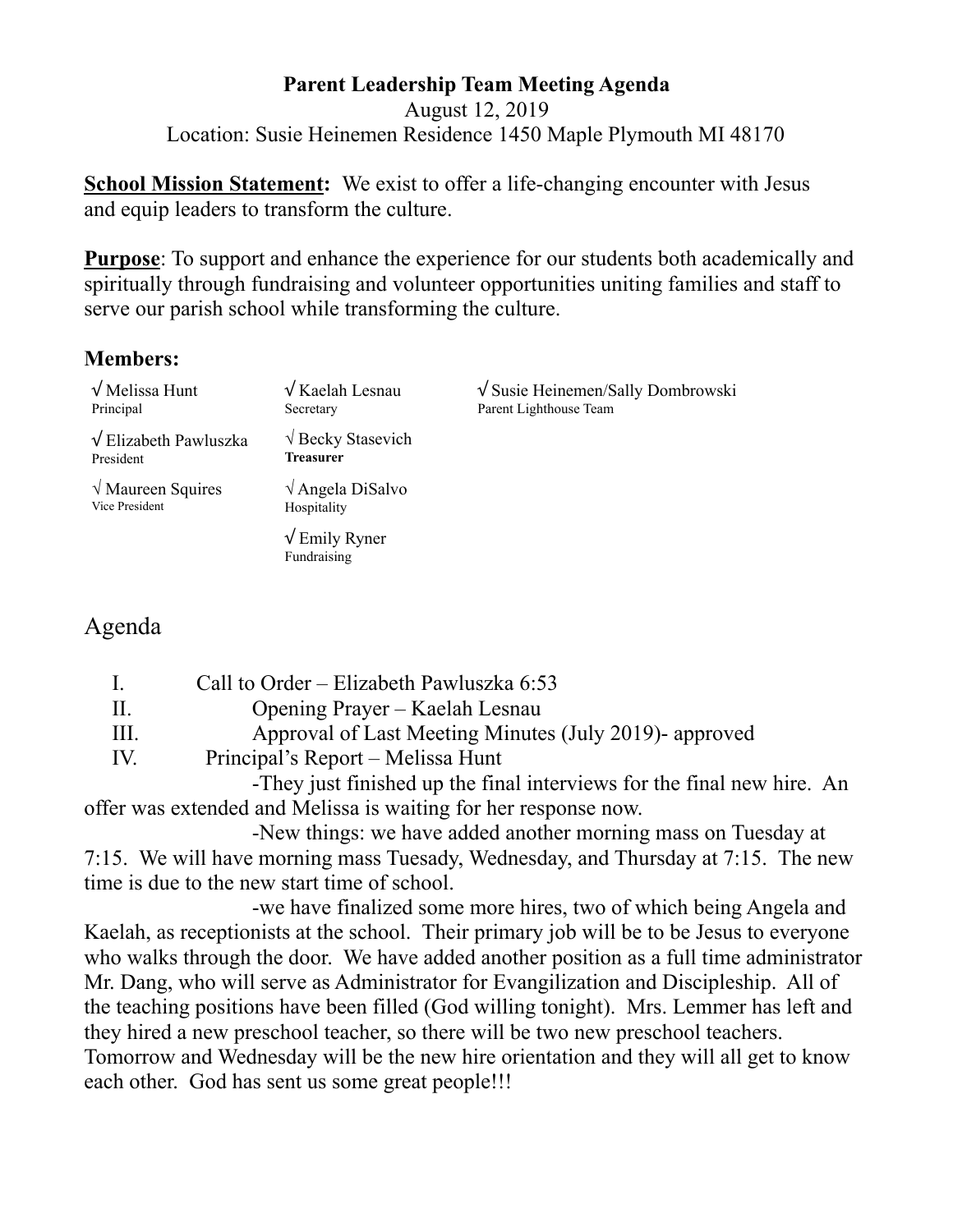The new tile was finished today. Paining is done. Cabinets are done. New bulletin boards are installed. White boards are going in soon. SO many exciting things happening!

Melissa has a few documents for us to review:

 -field trip forms. She removed the information regarding parent drivers as we will be using buses for transportation. We reviewed and made a few changes.

 -cell phone policy. We need to add something about smartwatches that are able to communicate with each other (fitbit/health tracker watches are ok). The consequences have always been a suspension; zero tolerance.

 -Parent Code of Conduct. It has been rewritten quoting the Catechist We should put in on Gradelink so that everyone sees it.

We are going electronic for all documents!!!

- V. Old Business
	- a. By laws Creating New Ones/Review/ Approve/ Add to Web -Elizabeth read through them and thought that Maureen did a great job (we all agreed). If you see anything that needs to be changed,

please let her know. Once they are approved, we will add our school name, etc to the top and publish it.

b. Review upcoming dates/events (new teacher week, welcome back teachers, first day of school)

 The committee discussed everyones role for the staff breakfast and lunch that we are providing on Monday the 19th and lunch on the 20th.

 Meet the Teacher- 8:00 set up. We need to have the spreadsheet for Chairpersons that still need to be filled and solicit people to volunteer. We will have 10 tables, Susie is getting table cloths. Our main focus will be getting volunteers!

 First day of school- Susie and Sally will get to school early to set up the ropes, red carpet, tables, etc.

 -PLT Volunteer Opportunities- Elizabeth is meeting with Greg to change and set up email addresses. We will have our  $role@ologcparish.net$ 

## $\sim$  -  $\sim$ VI. New Business

- a. Treasurer Report- review wording. We need to check the Script website to ensure that is is functioning before it is published.
- b. Approval of Web Content for PLT
- c. New meeting dates for Sept 12 and Nov 14
	- We will do September 26th  $\omega$  1:30-3:00. We will not meet the the 12th.